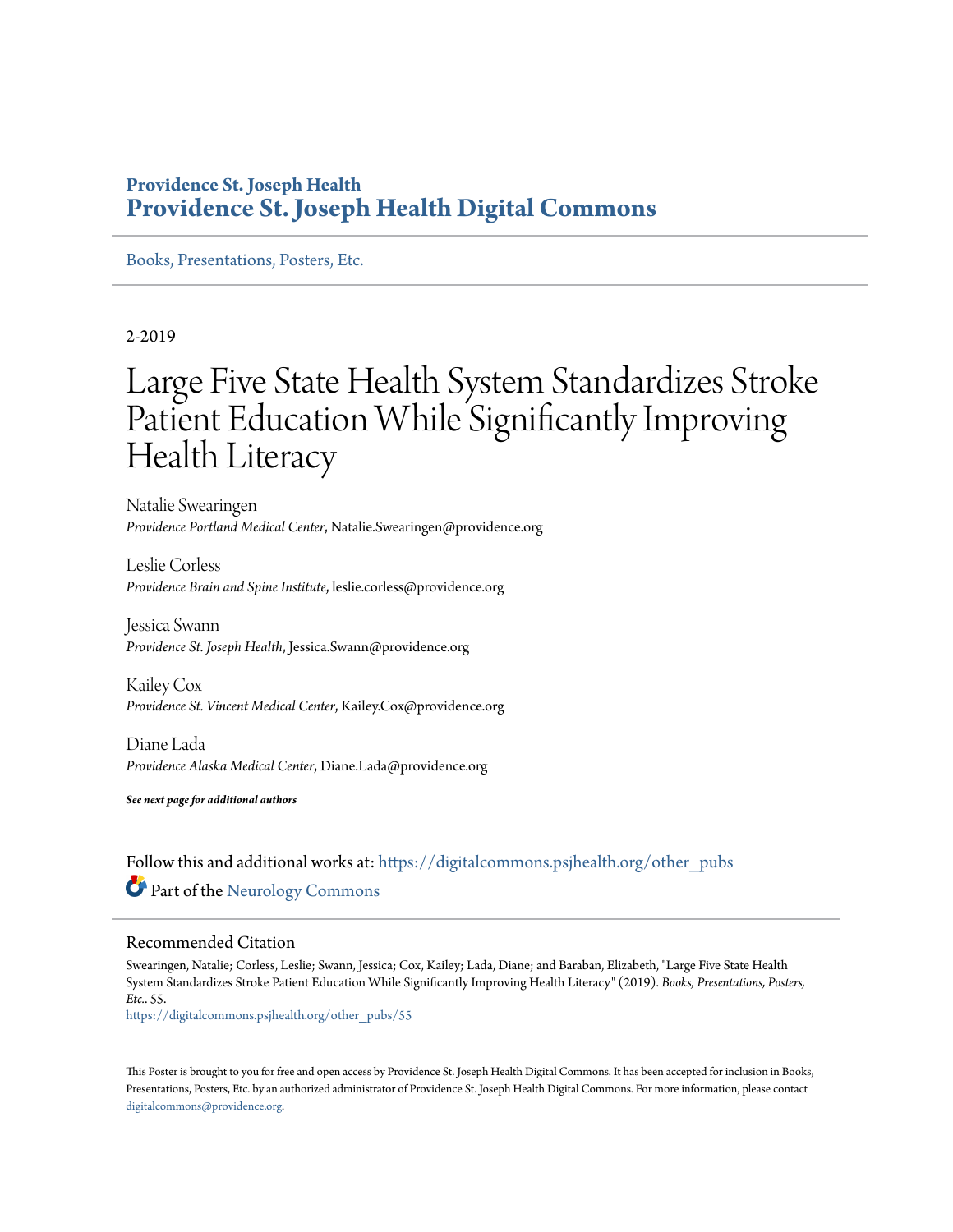#### **Authors**

Natalie Swearingen, Leslie Corless, Jessica Swann, Kailey Cox, Diane Lada, and Elizabeth Baraban